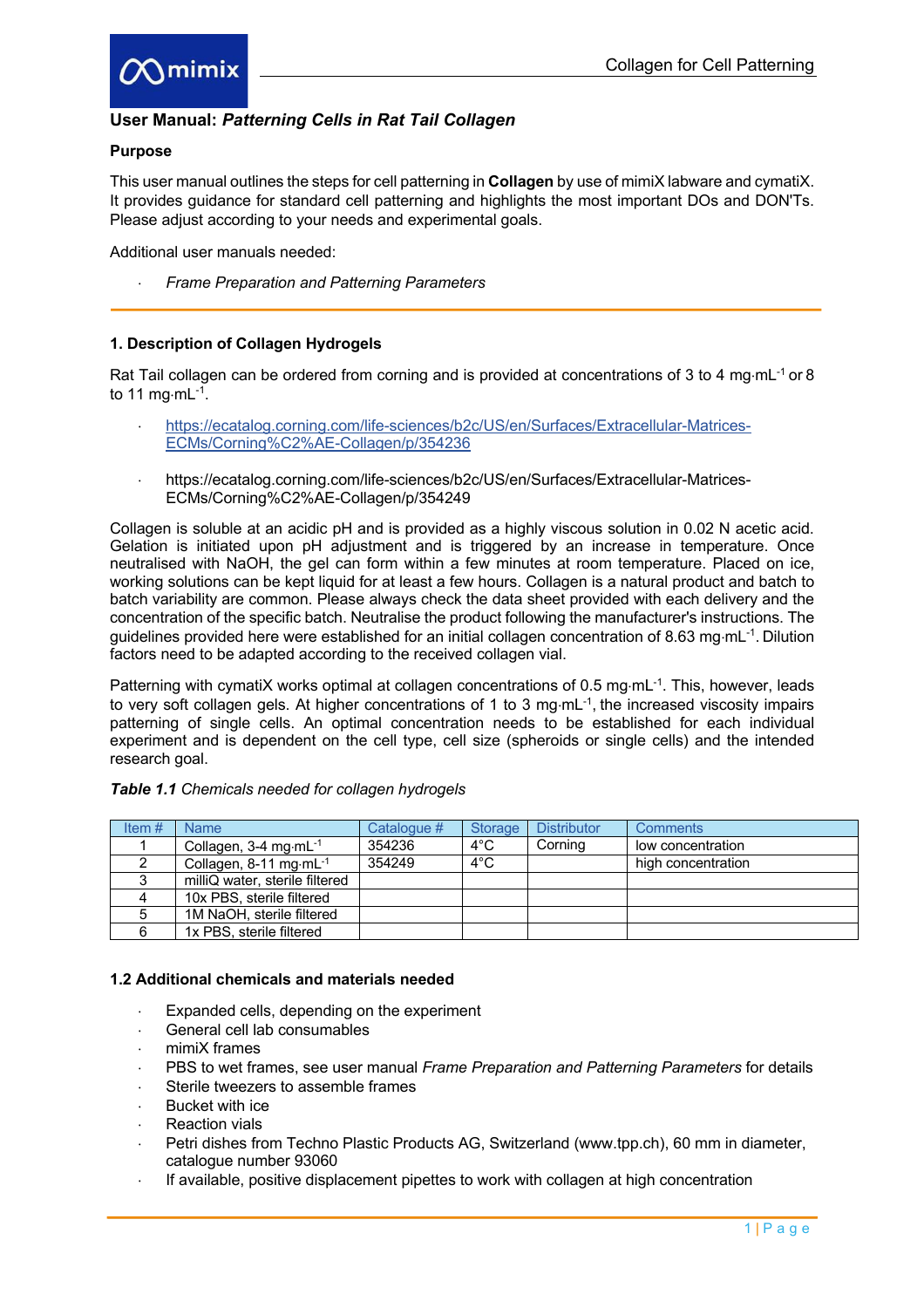

## **2. Preliminary checks and preparation**

- If needed, sterilise labware and instruments prior to use
- Calculate the needed amount of chemicals according to table 3.1
- Start cymatiX and perform the initialisation

## **3. Procedure**

#### **3.1 Frame preparation and patterning parameters**

If you are a first-time user of cymatiX and mimiX labware, please carefully read the user manual *Frame Preparation and Patterning Parameters.* 

#### **3.2 Compound reconstitution and hydrogel preparation**

For further information and certificates, please see the manufacturer's homepage

https://ecatalog.corning.com/life-sciences/b2c/US/en/Surfaces/Extracellular-Matrices-ECMs/Corning%C2%AE-Collagen/p/corningCollagen

Corning Rat Tail Collagen is provided as a sterile solution. Sterile filter all other solutions, if not provided sterile. Always work on ice to avoid collagen gelation.

Volumes in table 3.2 are given for a S10 frame of 80 µL. Due to the high viscosity of collagen and to avoid pipetting of small volumes, a working solution of 3 mg $\cdot$ mL $^{-1}$  is prepared first. This solution can be stored at 4°C for at least a few hours.

Please note that the cell suspension will be diluted by a factor of 5, thus prepare a 5x concentrated cell suspension. For example, a final density of  $1.10^6$  cells per mL has been successfully used for a variety of experiments; accordingly, an initial cell suspension of  $5.10^6$  cells per mL was prepared.

**Table 3.1** *Volumes needed to prepare a 3 mg·mL<sup>-1</sup> working solution starting from an initial concentration of 8.63*  $mq·mL^{-1}$ .

| from stock    | 1M NaOH | 10x PBS | milliQ water |
|---------------|---------|---------|--------------|
| solution (uL) | uL      | uL      | 'uL          |
| 174           |         | 50      | 272          |

- Add milliQ water to a reaction vial (Eppendorf tube or similar)
- Add 10x PBS and mix well
- Add 1M NaOH, wear eye protection
- $\cdot$  Place the mix on ice until cold
- Add collagen and mix well
- Keep collagen working solution on ice at all times

**Table 3.2** Protocol to prepare 85 µL collagen *hydrogel to pattern cells in a S10 frame of 0.5 mg·mL<sup>-1</sup> or 1.0 mg*·*mL<sup>-1</sup> final collagen concentration. Volumes of the respective component are given in*  $\mu$ *L.* 

|                                | <b>Final Collagen Concentration</b> |                           |  |
|--------------------------------|-------------------------------------|---------------------------|--|
| Component                      | $0.5$ mg $\cdot$ mL $^{-1}$         | 1.0 mg $\cdot$ mL $^{-1}$ |  |
| Collagen working solution (µL) | 14                                  | 28                        |  |
| $1x$ PBS $(\mu L)$             | 54                                  |                           |  |
| Cell suspension, 5x (µL)       |                                     |                           |  |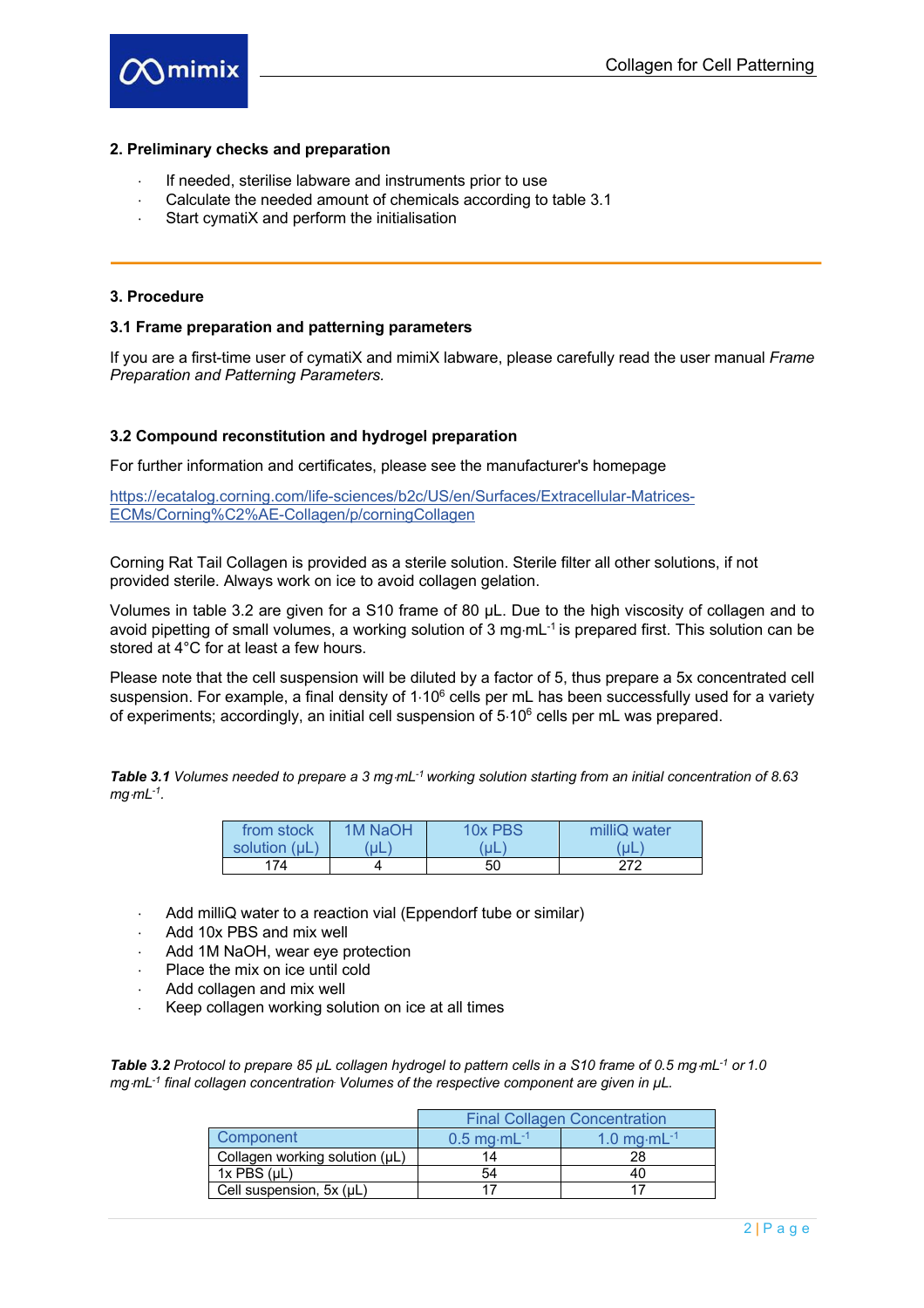

- Add PBS to a reaction vial (Eppendorf tube or similar)
- Add collagen working solution and mix well
- Add cell suspension and mix well
- Keep on ice until patterning

#### **3.3 Patterning**

Before patterning, please carefully read the user manual *Frame Preparation and Patterning Parameters* which provides examples of patterning parameters*.* For your own experiment, frequency, acceleration, and duration of the stimulation must be adjusted to address specific experimental requirements and the intended pattern geometry. Depending on the cell density, cell size, or collagen concentration, patterns will be formed within 10 seconds to 2 minutes. For increased local cell density enhancement (increased pattern fidelity), the stimulation can be applied for 2 to 4 minutes or longer.

After switching off the sound, let collagen solidify on the cymatiX for another 5 to 10 minutes before gently placing the petri dish in a humidified cell culture incubator. After another 20 to 30 minutes medium can be added. For a 60 mm petri dish, 6 mL medium are sufficient to cover the sample. Gently add the medium along the side of the petri dish. It is important that the gel is fully formed prior to medium addition. This can take longer than 30 minutes.

Your cell pattern is now ready to be cultured and analysed.

#### **4. Appendix**

#### 4.1 Examples and Figures



*Figure 1 A) Cells were patterned in a collagen hydrogel at 0.5 mg·mL<sup>-1</sup> using mimiX labware of series S10 or S15, circular or square. B) Green fluorescent protein expressing human umbilical vein endothelial cells (GFP-HUVEC) were patterned in a collagen hydrogel of 0.5 mg·mL<sup>-1</sup> in mimiX frames of series S33. square or circular, respectively. Images were acquired immediately after patterning.* 

#### 4.2 Special Hints

- For a prolonged patterning experience and time to gelation, the petri dish with the frame can be cooled (placed in a freezer) prior to use.
- For easier pipetting, tips can also be cooled prior to use.
- Collagen concentrations and accordingly the volume of NaOH needed for neutralisation differ from batch to batch. Check carefully prior to mixing.